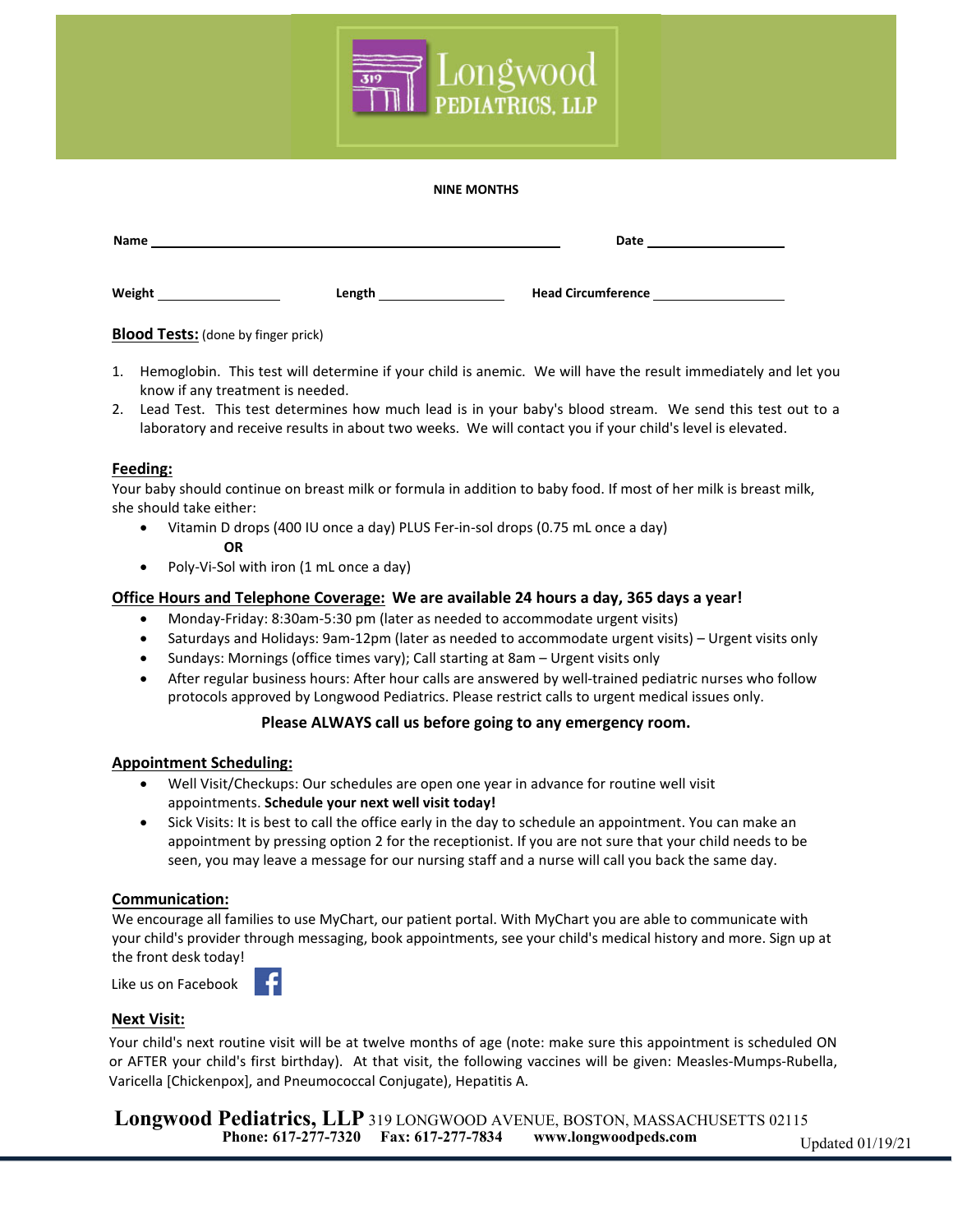# BRIGHT FUTURES HANDOUT **PARENT** 9 MONTH VISIT

Here are some suggestions from Bright Futures experts that may be of value to your family.

#### **HOW YOUR FAMILY IS DOING**

- If you feel unsafe in your home or have been hurt by someone, let us know. Hotlines and community agencies can also provide confidential help.
- Keep in touch with friends and family.
- **Invite friends over or join a parent group.**
- Take time for yourself and with your partner.

#### **YOUR CHANGING AND DEVELOPING BABY**

- Keep daily routines for your baby.
- Let your baby explore inside and outside the home. Be with her to keep her safe and feeling secure.
- Be realistic about her abilities at this age.
- Recognize that your baby is eager to interact with other people but will also be anxious when separated from you. Crying when you leave is normal. Stay calm.
- ƒ Support your baby's learning by giving her baby balls, toys that roll, blocks, and containers to play with.
- Help your baby when she needs it.
- ƒ Talk, sing, and read daily.
- Don't allow your baby to watch TV or use computers, tablets, or smartphones.
- Consider making a family media plan. It helps you make rules for media use and balance screen time with other activities, including exercise.

#### **DISCIPLINE**

- Tell your baby in a nice way what to do ("Time to eat"), rather than what not to do.
- Be consistent.
- Use distraction at this age. Sometimes you can change what your baby is doing by offering something else such as a favorite toy.
- ƒ Do things the way you want your baby to do them—you are your baby's role model.
- Use "No!" only when your baby is going to get hurt or hurt others.



#### **FEEDING YOUR BABY**

- Be patient with your baby as he learns to eat without help.
- Know that messy eating is normal.
- Emphasize healthy foods for your baby. Give him 3 meals and 2 to 3 snacks each day.
- Start giving more table foods. No foods need to be withheld except for raw honey and large chunks that can cause choking.
- Vary the thickness and lumpiness of your baby's food.
- Don't give your baby soft drinks, tea, coffee, and flavored drinks.
- Avoid feeding your baby too much. Let him decide when he is full and wants to stop eating.
- Keep trying new foods. Babies may say no to a food 10 to 15 times before they try it.
- Help your baby learn to use a cup.
- Continue to breastfeed as long as you can and your baby wishes. Talk with us if you have concerns about weaning.
- Continue to offer breast milk or iron-fortified formula until 1 year of age. Don't switch to cow's milk until then.

**Helpful Resources:** National Domestic Violence Hotline: 800-799-7233 | Family Media Use Plan: www.healthychildren.org/MediaUsePlan Poison Help Line: 800-222-1222 | Information About Car Safety Seats: www.safercar.gov/parents | Toll-free Auto Safety Hotline: 888-327-4236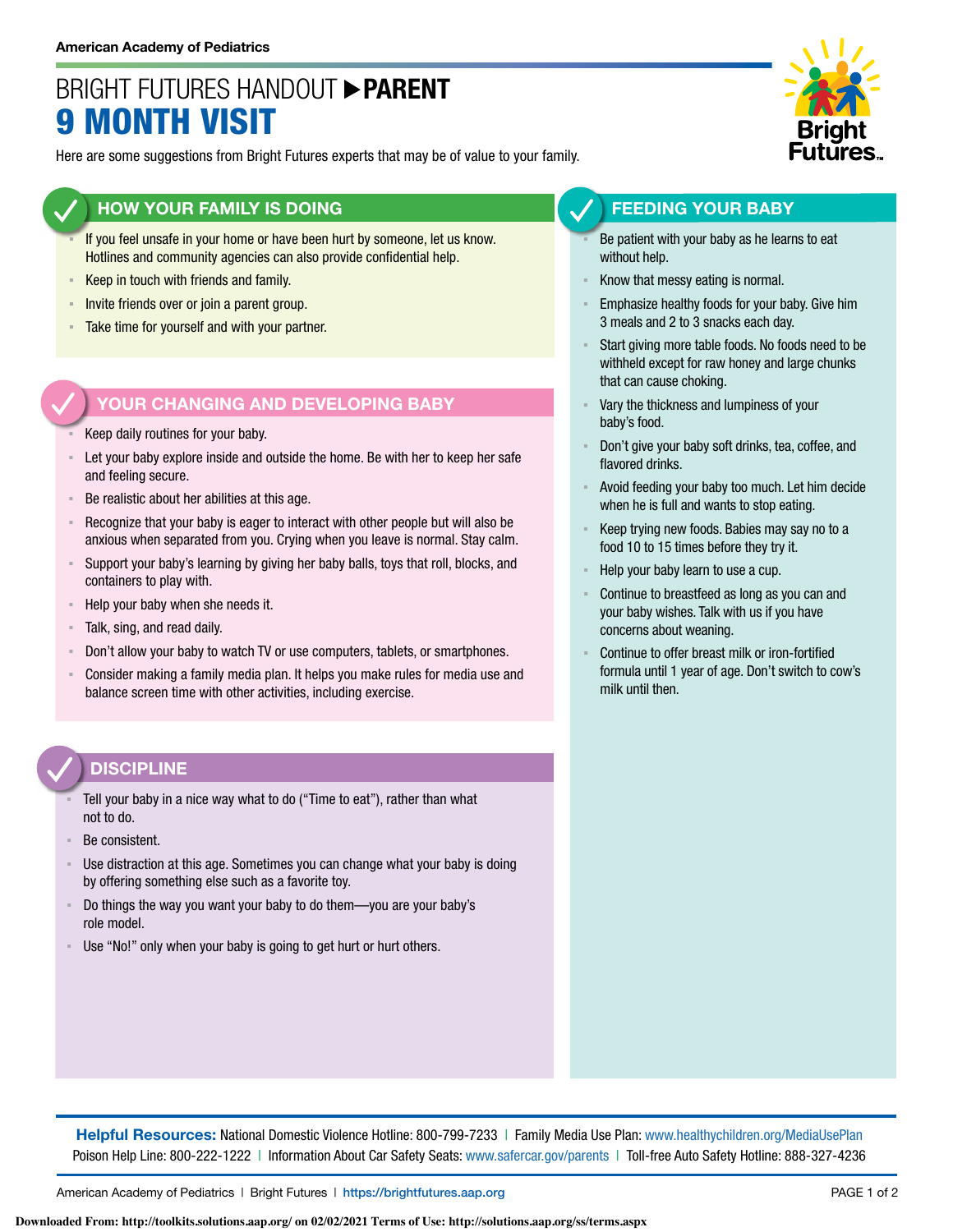# 9 MONTH VISIT—PARENT

#### **SAFETY**

- Use a rear-facing–only car safety seat in the back seat of all vehicles.
- Have your baby's car safety seat rear facing until she reaches the highest weight or height allowed by the car safety seat's manufacturer. In most cases, this will be well past the second birthday.
- Never put your baby in the front seat of a vehicle that has a passenger airbag.
- Your baby's safety depends on you. Always wear your lap and shoulder seat belt. Never drive after drinking alcohol or using drugs. Never text or use a cell phone while driving.
- Never leave your baby alone in the car. Start habits that prevent you from ever forgetting your baby in the car, such as putting your cell phone in the back seat.
- **F** If it is necessary to keep a gun in your home, store it unloaded and locked with the ammunition locked separately.
- Place gates at the top and bottom of stairs.
- Don't leave heavy or hot things on tablecloths that your baby could pull over.
- ƒ Put barriers around space heaters and keep electrical cords out of your baby's reach.
- Never leave your baby alone in or near water, even in a bath seat or ring. Be within arm's reach at all times.
- Keep poisons, medications, and cleaning supplies locked up and out of your baby's sight and reach.
- Put the Poison Help line number into all phones, including cell phones. Call if you are worried your baby has swallowed something harmful.
- Install operable window guards on windows at the second story and higher. Operable means that, in an emergency, an adult can open the window.
- ƒ Keep furniture away from windows.
- Keep your baby in a high chair or playpen when in the kitchen.

#### **WHAT TO EXPECT AT YOUR CHILD'S 12 MONTH VISIT**

#### **We will talk about**

- Caring for your child, your family, and yourself
- Creating daily routines
- Feeding your child
- ƒ Caring for your child's teeth
- Keeping your child safe at home, outside, and in the car

Consistent with *Bright Futures: Guidelines for Health Supervision of Infants, Children, and Adolescents,* 4th Edition

For more information, go to https://brightfutures.aap.org.

# **American Academy of Pediatrics**



The information contained in this handout should not be used as a substitute for the medical care and advice of your pediatrician. There may be variations in treatment that your pediatrician may recommend based on individual facts and circumstances. Original handout included as part of the *Bright Futures Tool and Resource Kit*, 2nd Edition.

Inclusion in this handout does not imply an endorsement by the American Academy of Pediatrics (AAP). The AAP is not responsible for the content of the resources mentioned in this handout. Web site addresses are as current as possible but may change at any time.

The American Academy of Pediatrics (AAP) does not review or endorse any modifications made to this handout and in no event shall the AAP be liable for any such changes.

© 2019 American Academy of Pediatrics. All rights reserved.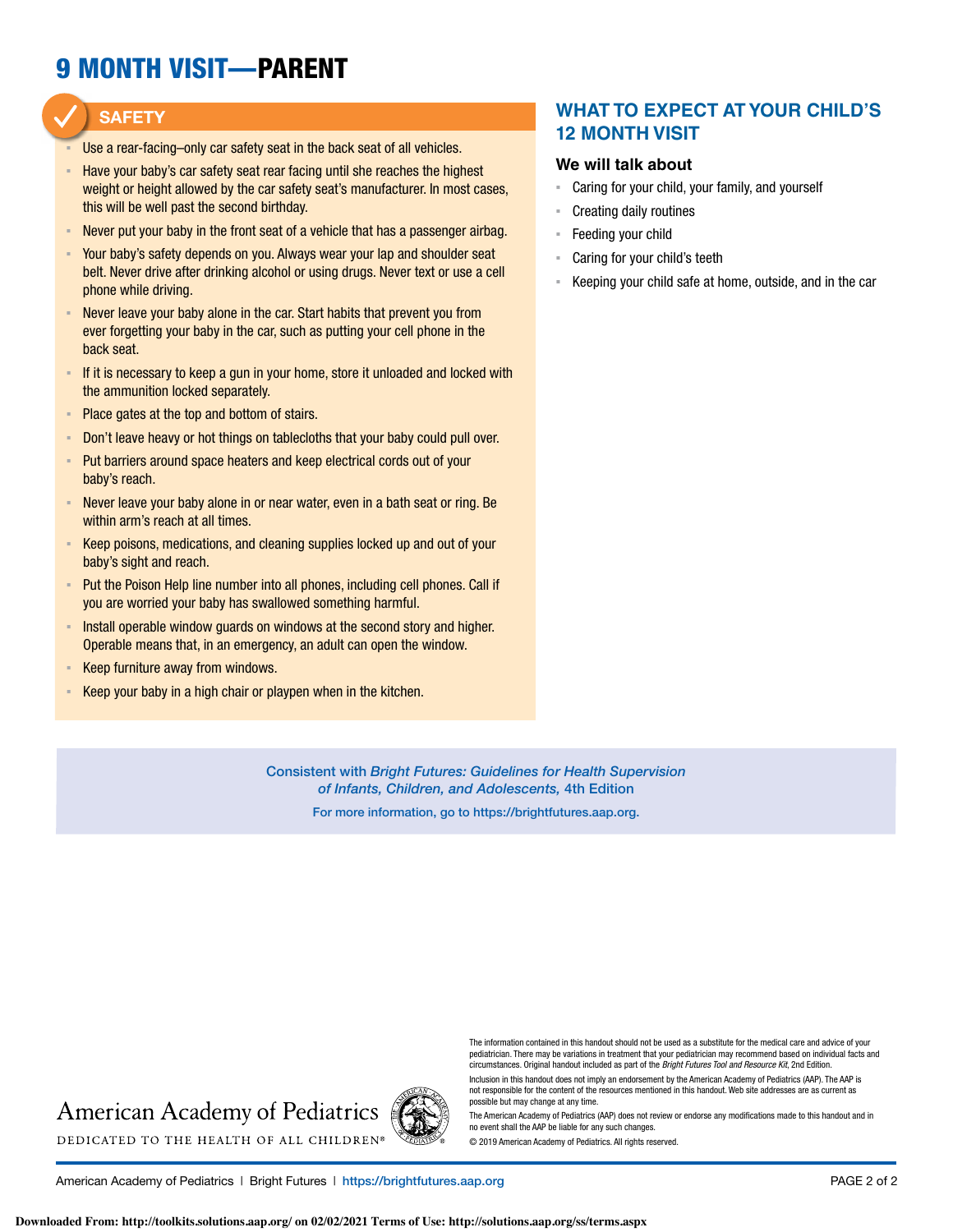of which can be prevented?

Often, injuries happen because parents are not aware of what their children can do. Your child is a fast learner and will suddenly be able to *roll over, crawl, sit,* and *stand.* Your child may *climb* before walking, or *walk* with support months before you expect. Your child will *grasp* at almost anything and reach things he or she could not reach before.

## Falls

Because of your child's new abilities, he or she will fall often. Protect your child from injury. Use gates on stairways and doors. Install operable window guards on all windows above the first floor. **Remove sharp-edged or hard furniture** from the room where your child plays.

Do not use a baby walker. Your child may tip it over, fall out of it, or fall down the stairs in it. Baby walkers allow children to get to places where they can pull hot foods or heavy objects down on themselves.

If your child has a serious fall or does not act normally after a fall, call your doctor.

## Burns

**6 To 12 MoNTHS**<br> **6 To 12 MoNTHS**<br>
Bafety for Your Child<br>
Barylands and presented?<br> **6 To 12** MoNTHS<br>
Barylands and presented?<br> **6** To 12 MoNTHS<br>
Data where the united States because of injuries—most<br>
are not will also ge At 6 to 12 months children grab at everything. NEVER leave cups of hot coffee on tables or counter edges. And NEVER carry hot liquids or food near your child or while holding your child. He or she could get burned. Also, if your child is left to crawl or walk around stoves, wall or floor heaters, or other hot appliances, he or she is likely to get burned. A safer place for your child while you are cooking, eating, or unable to provide your full attention is the playpen, crib, or stationary activity center, or buckled into a high chair.

If your child does get burned, put cold water on the burned area immediately. Keep the burned area in cold water for a few minutes to cool it off. Then cover the burn loosely with a dry bandage or clean cloth. Call your doctor for all burns. To protect your child from tap water scalds, the hottest temperature at the faucet should be no more than 120˚F. In many cases you can adjust your water heater.

Make sure you have a working smoke alarm on every level of your home, especially in furnace and sleeping areas. Test the alarms every month. It is best to use smoke alarms that use long-life batteries, but if you do not, change the batteries at least once a year.

# **American Academy of Pediatrics**

DEDICATED TO THE HEALTH OF ALL CHILDREN®









(over)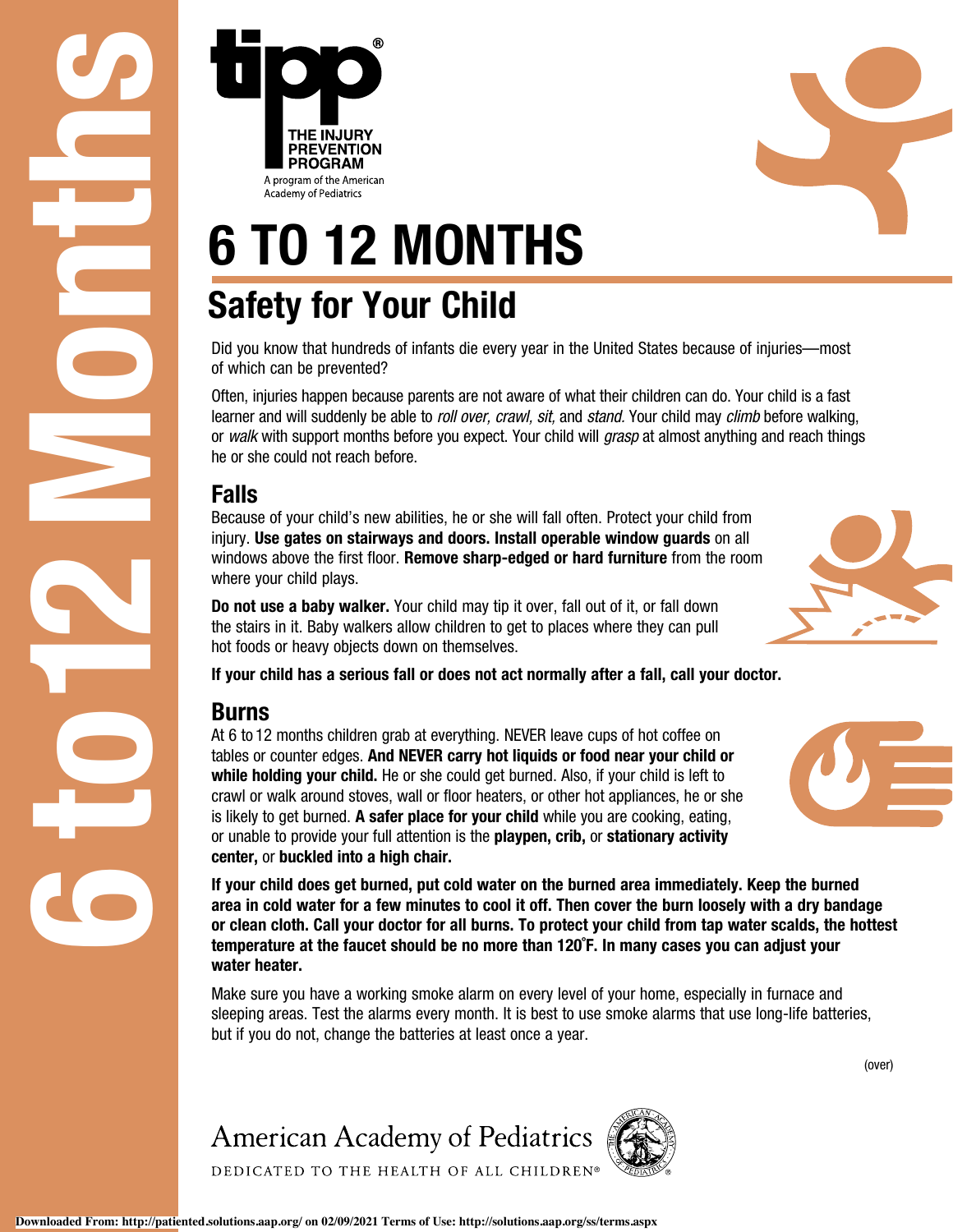## **Drowning**

At this age your child loves to play in water. Empty all the water from a bathtub, pail, or any container of water immediately after use. Keep a hand on your baby at all times while in the bathtub. Keep the door to the bathroom closed. NEVER leave your child alone in or near a bathtub, pail of water, wading or swimming pool, or any other water, even for a moment. Drowning can happen in less than 2 inches of water. Knowing how to swim does NOT mean your child is safe in or near water. Stay within an arm's length of your child around water.

If you have a swimming pool, now is the time to **install a fence** that separates the house from the pool. The pool should be fenced in on all 4 sides. Most children drown when they wander out of the house and fall into a pool that is not fenced off from the house. Be prepared—install a fence around your pool now, before your child begins to walk!

# Poisoning and Choking

Your child will explore the world by *putting anything and everything into his or her mouth*. NEVER leave small objects or balloons in your child's reach, even for a moment. Don't feed your child hard pieces of food such as hot dogs, raw carrots, grapes, peanuts, or popcorn. Cut all of his or her food into thin slices to prevent choking.

Be prepared if your child starts to choke. Learn how to save the life of a choking child. Ask your doctor to recommend the steps you need to take.

Children will put everything into their mouths, even if it doesn't taste good. Many ordinary things in your house can be poisonous to your child. Be sure to keep household products such as cleaners, chemicals, and medicines up, up, and away, completely out of sight and reach. Never store lye drain cleaners in your home. Use safety latches or locks on drawers and cupboards. Remember, your child doesn't understand or remember "no" while exploring.

If your child does eat something that could be poisonous, call the Poison Help number at 1-800-222-1222 immediately. Do not make your child vomit.

# Strangulation and Suffocation

Place your baby's crib away from windows. Cords from window blinds and draperies can strangle your child. Use cordless window coverings or, if this is not possible, tie cords high and out of reach. Do not knot cords together.

Plastic wrappers and bags form a tight seal if placed over the mouth and nose and may suffocate your child. Keep them away from your child.

# And Remember Car Safety

From Your Doctor

Car crashes are a great danger to your child's life and health. Most injuries and deaths caused by car crashes **can be prevented** by the use of car safety seats EVERY TIME your child is in the car. All infants and toddlers should ride in a rear-facing car safety seat until they are at least 2 years of age or until they reach the highest weight or height allowed by their car safety seat's manufacturer. A rear-facing car safety seat should NEVER be placed in front of a passenger airbag.

> Your child, besides being much safer in a car safety seat, will behave better so you can pay attention to your driving. The safest place for all infants and children to ride is in the back seat.

Do not leave your child alone in a car. Keep vehicles and their trunks locked. Children who are left in a car can die of heatstroke because temperatures can reach deadly levels in minutes.

Remember, the biggest threat to your child's life and health is an injury.

The information in this publication should not be used as a substitute for the medical care and advice of your pediatrician. There may be variations in treatment that your pediatrician may recommend based on individual facts and circumstances.

TIPP<sup>®</sup>-The Injury Prevention Program © 2019 American Academy of Pediatrics. All rights reserved.





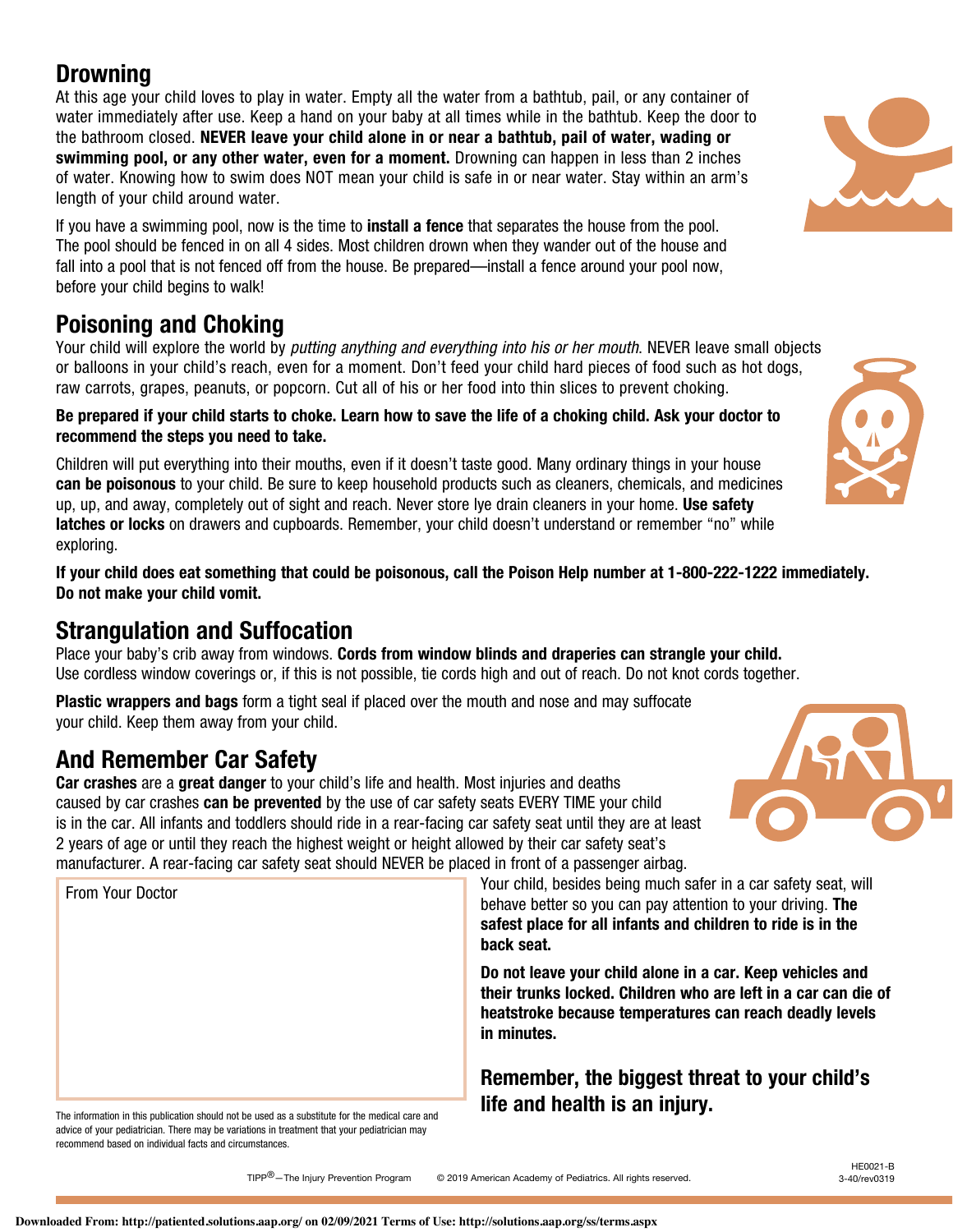# Home Safety Checklist



Is your house a safe place for your child to live and play? The following safety checklist can help you prevent serious injuries or even death. Though it addresses common safety concerns, it's important to remember that every house is different and no checklist is complete. Because there may be other safety concerns in your house, a more thorough safety check is recommended at least every 6 months.

## Your child's bedroom

#### Changing table

- Never leave your child unattended. Keep supplies within arm's reach and always use the safety belt to help prevent falls. Try to keep a hand on your child at all times, even when using the safety belt.
- Make sure drapery and blind cords are out of reach. Loose cords can strangle children. Keep the cords tied up high with no loops. Check the cords in other rooms as well.
- If you use baby powder, pour it out carefully and keep the powder away from baby's face. Published reports indicate that talc or cornstarch in baby powder can injure a baby's lungs.

#### Crib

- Lower the risk of sudden infant death syndrome (SIDS). All healthy babies younger than 1 year should sleep on their backs—at nap time and at night. The safest place to sleep is in a crib with a firm mattress with a fitted sheet. Keep pillows, quilts, comforters, sheepskins, and stuffed toys out of your baby's crib. They can cover your baby's face—even if she is lying on her back. Also, bulky items left in the crib could be used as a step for climbing out when your baby is able to stand.
- Don't hang anything with strings or ribbon over cribs.
- Make sure the crib has no raised corner posts or cutouts. Loose clothing can get snagged on these and strangle your baby. Also, the slats on the crib should be no more than 23 ⁄8 inches apart. Widely spaced slats can trap small heads.
- Use a mattress that fits snugly in the crib so your baby cannot slip in between the sides of the crib.
- Tighten all the screws, bolts, and other hardware securely to prevent the crib from collapsing.

#### Other bedroom items

- Night-light. Keep night-lights away from drapes or bedding where they could start a fire. Buy only cool night-lights that do not get hot.
- Smoke alarms. Install smoke alarms outside every bedroom (or any area where someone sleeps), in furnace areas, and on every level of your home, including the basement. Buy alarms with long-life lithium batteries. Standard batteries should be changed every year. Test alarms every month to make sure they are working properly.
- Window guards. Make sure window guards are secured to prevent a child from falling out the window.
- Outlets. Use plug protectors in all outlets in your home. Children can be burned or shocked from sticking their fingers or other objects into the holes.
- **Toy chest.** The best toy chest is a box or basket without a lid. However, if it has a lid, make sure it has safe hinges that hold the lid open and do not pinch. The chest should also have air holes just in case your child gets trapped inside.
- **Humidifier.** Use a cool-mist humidifier to avoid burns. Clean it often to avoid bacteria and mold growth.

## The kitchen

- Store sharp knives or other sharp utensils and dishwasher detergent and other cleaning supplies in a cabinet with child locks.
- Keep chairs and stools away from counters and the stove where a child could climb up and get hurt.
- Use the back burners and point pot handles toward the back of the stove to keep them out of your child's reach. Keep your child away from the stove when someone is cooking.
- Keep electrical appliances out of your child's reach and unplugged when not in use. Appliance cords should be tucked away so they cannot be reached by a child.
- Use a high chair that is sturdy and has a seat belt with a crotch strap.
- Keep a working fire extinguisher in the kitchen and know how and when to use it.

## The bathroom

- Always stay within arm's reach of your infant or young child when he is in the bathtub. Many bathtub drownings happen (even in a few inches of water) when a parent leaves an infant or young child alone or with another young child.
- Keep the bathroom door closed when not in use. Keep the toilet seat cover down and consider using a toilet lid latch. Use a doorknob cover to keep your child out of the bathroom when you are not there.
- Use a nonskid bath mat in the bathtub and on the floor.
- Keep all medicines, toiletries, cosmetics, and cleaning supplies out of your child's reach. Store these items in cabinets with child locks. Make sure all medicines have child-resistant caps on them.
- Unplug and store hair dryers, curling irons, and other electrical appliances out of your child's reach.
- Make sure the outlets in the bathroom have ground fault interrupters (GFIs).
- The hottest temperature at the faucet should be no more than 120°F to avoid burns. In many cases you can adjust your hot water heater.